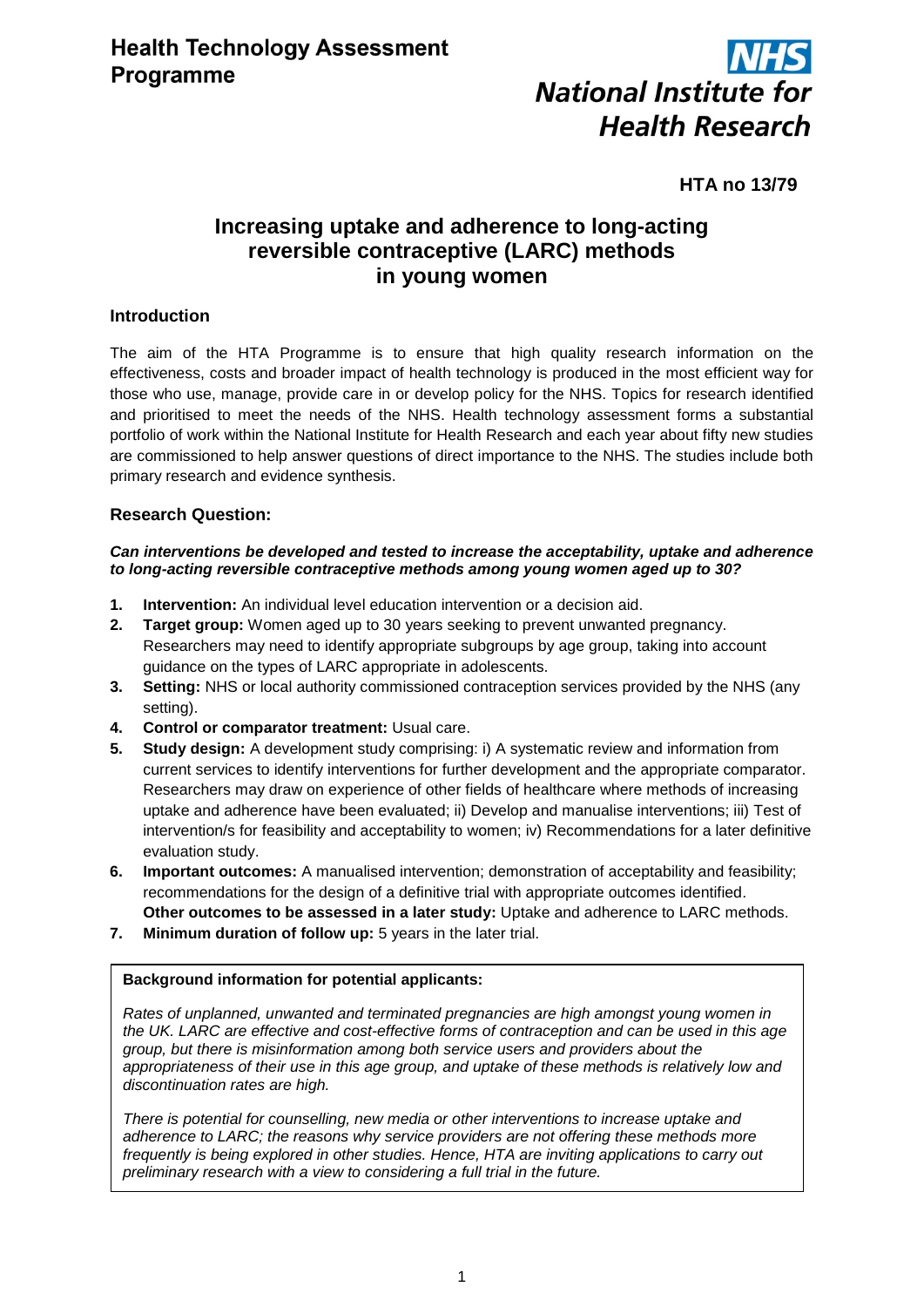# **Notes to Applicants**

The NIHR Health Technology Assessment Programme is funded by the NIHR, with contributions from the CSO in Scotland, NISCHR in Wales, and the Public Health Agency in Northern Ireland. Researchers from Northern Ireland and Scotland for certain NICE related calls should contact NETSCC to discuss their eligibility to apply.

For many of the questions posed by the HTA Programme, a randomised controlled trial is likely to be the most appropriate method of providing an answer. However, there may be practical or ethical reasons why this might not be possible. Applicants proposing other research methods are invited to justify these choices.

Applicants are asked to:

- 1. Follow the Medical Research Council's Good Clinical Practice guidelines [\(http://www.mrc.ac.uk/Utilities/Documentrecord/index.htm?d=MRC002416\)](http://www.mrc.ac.uk/Utilities/Documentrecord/index.htm?d=MRC002416) when planning how studies, particularly RCTs, will be supervised. Further advice specific to each topic will be given by the HTA Programme at full proposal and contract stages.
- 2. Note that trials involving medicinal products must comply with "The Medicines for Human Use (Clinical Trials) Regulations 2004". In the case of such trials, the DH expects the employing institution of the chief investigator to be nominated as the sponsor. Other institutions may wish to take on this responsibility or agree co-sponsorship with the employing institution. The DH is prepared to accept the nomination of multiple sponsors. Applicants who are asked to submit a full proposal will need to obtain confirmation of a sponsor(s) to complete their application. The DH reserve the right to withdraw from funding the project if they are not satisfied with the arrangements put in place to conduct the trial.

The MHRA [\(info@mhra.gsi.gov.uk,](mailto:info@mhra.gsi.gov.uk) [http://www.mhra.gov.uk\)](http://www.mhra.gov.uk/) can provide guidance as to whether your trial would be covered by the regulations. The DH/MRC website [\(http://www.ct-toolkit.ac.uk/\)](http://www.ct-toolkit.ac.uk/) also contains the latest information about Clinical Trials regulations and a helpful FAQ page.

In line with the government's transparency agenda, any contract resulting from this tender may be published in its entirety to the general public. Further information on the transparency agenda is at: [http://transparency.number10.gov.uk/#](http://transparency.number10.gov.uk/)

Applicants are recommended to seek advice from suitable methodological support services, at an appropriate stage in the development of their research idea and application. It is advisable to make contact at an early a stage as possible to allow sufficient time for discussion and a considered response.

#### The NIHR Research Design Service

[\(http://www.nihr.ac.uk/infrastructure/Pages/infrastructure\\_research\\_design\\_services.aspx\)](http://www.nihr.ac.uk/infrastructure/Pages/infrastructure_research_design_services.aspx) can advise on appropriate NIHR Programme choice, and developing and designing high quality research grant applications.

#### **Clinical Trials Toolkit**

Researchers designing or undertaking clinical trials are encouraged to consult the Clinical Trials Toolkit [\(www.ct-toolkit.ac.uk\)](http://www.ct-toolkit.ac.uk/home). This NIHR resource is a website designed to help researchers navigate through the complex landscape of setting up and managing clinical trials in line with regulatory requirements. Although primarily aimed at those involved in publicly funded Clinical Trials of Investigational Medicinal Products (CTIMPs), the Toolkit will also benefit researchers and R&D staff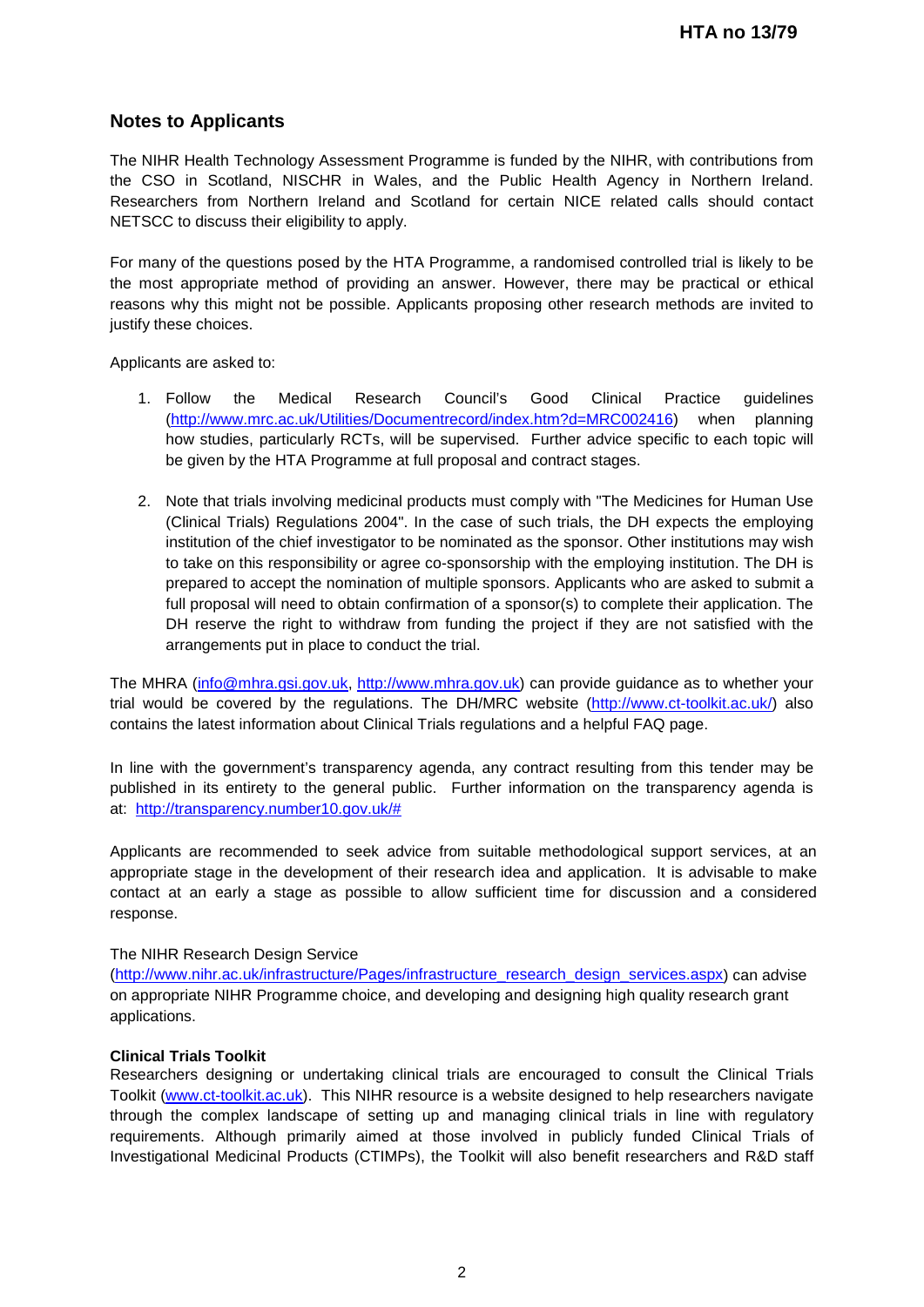working on trials in other areas, who will find useful information and guidance of relevance to the wider trials environment.

### **Research networks**

The HTA Programme expects, where appropriate, that applicants will work with the relevant research network.

### **Making an application**

If you wish to submit an outline proposal on this topic, complete the on-line application form at http://www.hta.ac.uk/funding/standardcalls/index.shtml and submit it on line by **19 December 2013**. Applications will be considered by the HTA Commissioning Board at its meeting in **March 2014**. For outline applications, if shortlisted, investigators will be given a minimum of eight weeks to submit a full proposal.

*Applications received electronically after 1300 hours on the due date will not be considered.*

*Please see GUIDANCE ON APPLICATIONS overleaf.*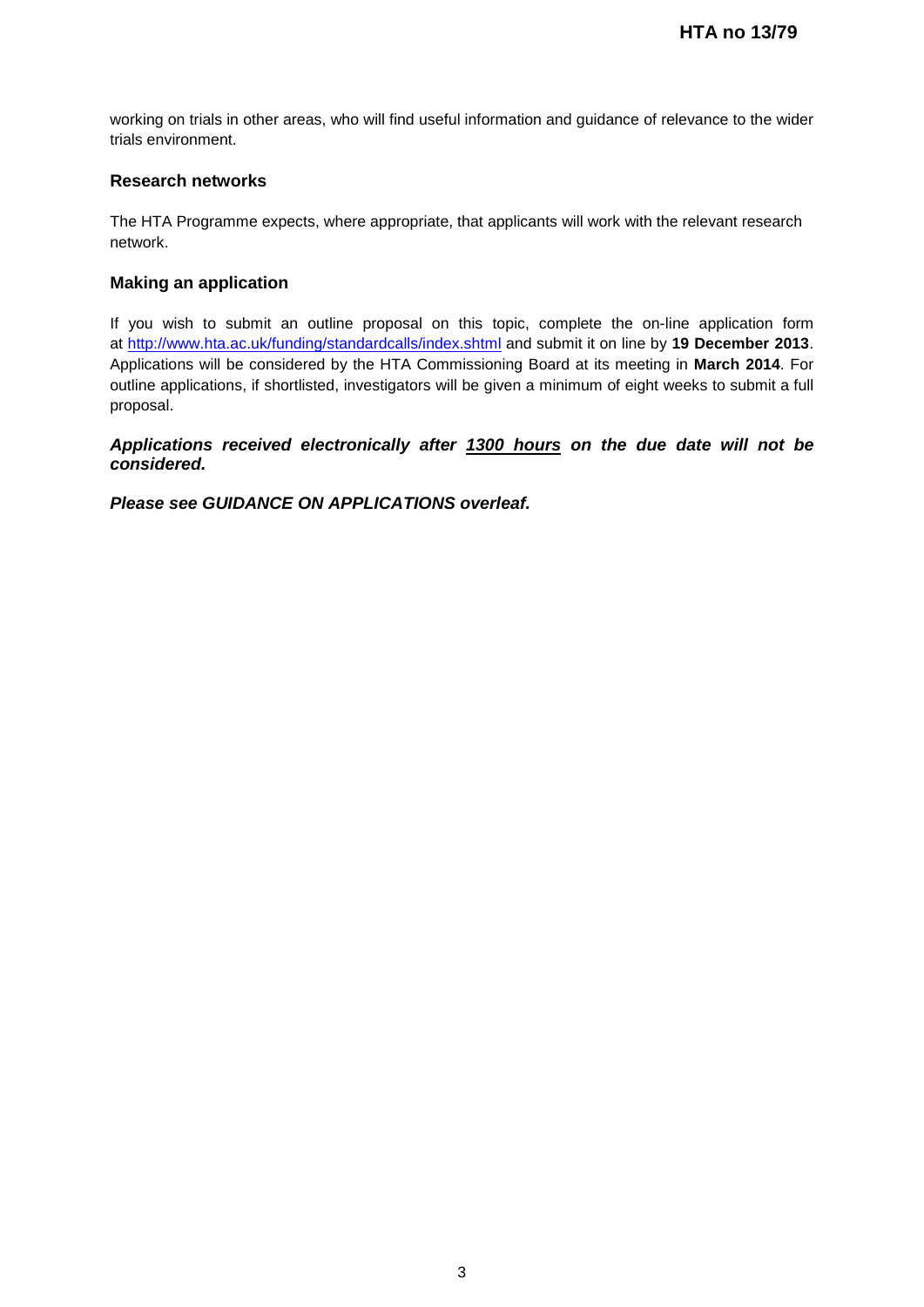# **Guidance on applications**

## **Required expertise**

HTA is a multidisciplinary enterprise. It needs to draw on the expertise and knowledge of clinicians and of those trained in health service research methodologies such as health economics, medical statistics, study design and qualitative approaches. The HTA Programme expects teams proposing randomised controlled trials to include input from an accredited clinical trials unit, or one with equivalent experience. Applicants are also expected to engage a qualified Trial Manager for appropriate projects. A commitment to team working must be shown and applicants may wish to consider a collaborative approach between several institutions.

### **Public involvement in research**

The HTA Programme recognises the benefit of increasing active involvement of members of the public in research and would like to support research projects appropriately. The HTA Programme encourages applicants to consider *how* the scientific quality, feasibility or practicality of their proposal *could* be improved by involving members of the public. Examples of how this has been done for health technology assessment projects can be found at [http://www.hta.ac.uk/PPIguidance/.](http://www.hta.ac.uk/PPIguidance/) Research teams wishing to involve members of the public should include in their application: the aims of active involvement in this project; a description of the members of the public (to be) involved; a description of the methods of involvement; and an appropriate budget. Applications that involve members of the public will not, for that reason alone, be favoured over proposals that do not but it is hoped that the involvement of members of the public will improve the quality of the application.

### **Outcomes**

Wherever possible, the results of HTA should provide information about the effectiveness and costeffectiveness of care provided in its usual clinical setting and for the diverse subjects who would be eligible for the interventions under study. The endpoints of interest will in most cases include disease specific measures, health related quality of life and costs (directly and indirectly related to patient management). Wherever possible, these measurements should be made by individuals who are unaware of the treatment allocation of the subjects they are assessing. We encourage applicants to involve users of health care in the preparation of their proposal, for instance in selecting patientoriented outcomes. Where established Core Outcomes exist they should be included amongst the list of outcomes unless there is good reason to do otherwise. Please see The COMET Initiative website at [www.comet-initiative.org](http://www.comet-initiative.org/) to identify whether Core Outcomes have been established. A period of follow up should be undertaken which is sufficient to ensure that a wider range of effects are identified other than those which are evident immediately after treatment. These factors should guide applicants in their choice of subjects, settings and measurements made.

#### **Sample size**

A formal estimate should be made of the number of subjects required to show important differences in the chosen primary outcome measure. Justification of this estimate will be expected in the application.

# **Communication**

Communication of the results of research to decision makers in the NHS is central to the HTA Programme. Successful applicants will be required to submit a single final report for publication by the HTA Programme. They are also required to seek peer-reviewed publication of their results elsewhere and may also be asked to support NETSCC, HTA in further efforts to ensure that results are readily available to all relevant parties in the NHS. Where findings demonstrate continuing uncertainty, these should be highlighted as areas for further research.